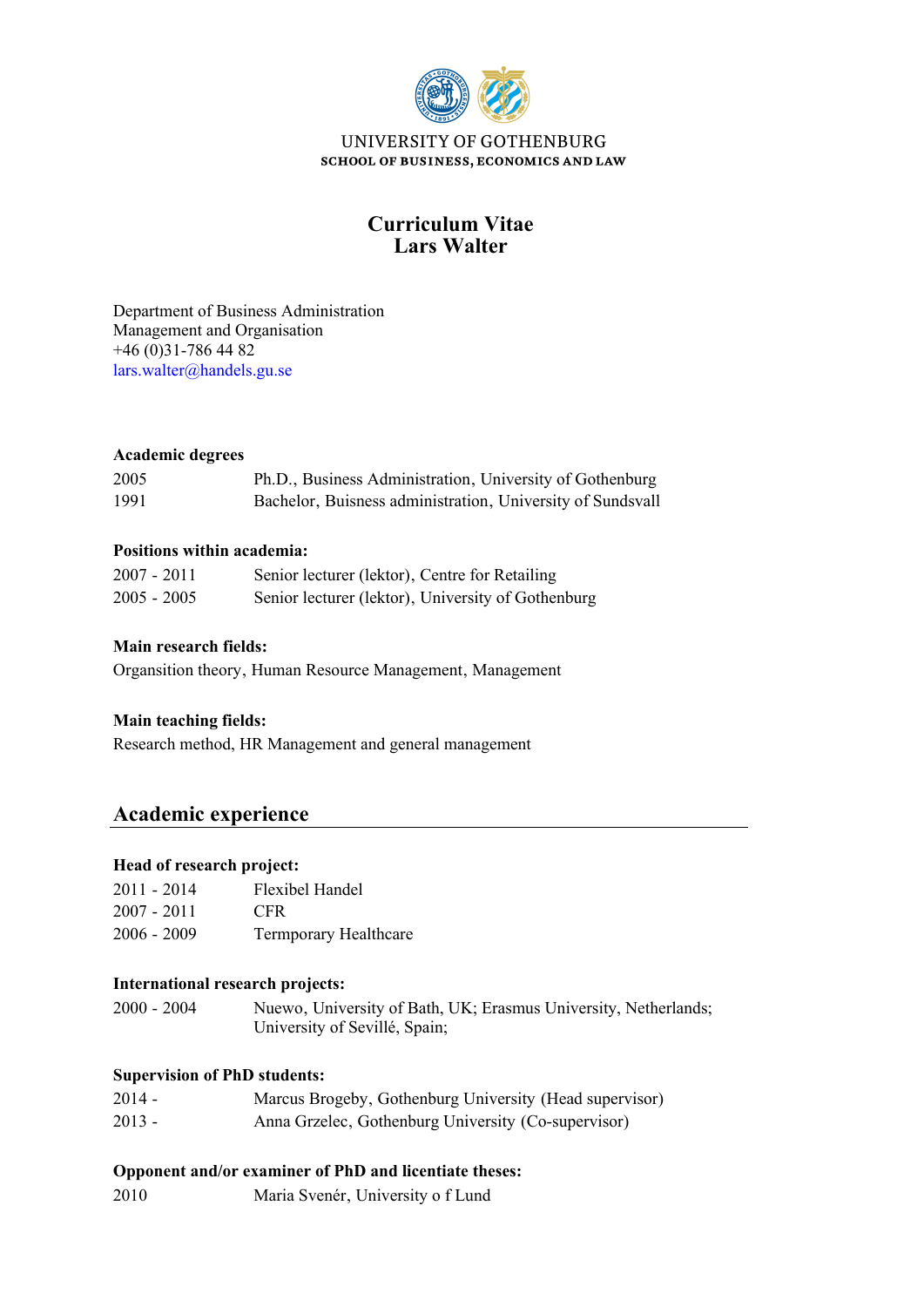#### **Reviewer assignments:**

Organization Studies, Human Relation, Qualitative Research in Organizations and Management, Scandinavian Journal of Management

### **Pedagogical training:**

2010 Suprerviser develpement

### **Pedagogical projects and development:**

| 2012 | Attending Faculty develpemnet program att IESE school of Buisness |
|------|-------------------------------------------------------------------|
| 2007 | Pedagigic develoment program pronlem bases learning               |

#### **Teaching in executive education or other professional settings:**

2011 - 2015 Resercah Methods; HRM, Excutive MBA, Gothenburg University

### **International academic experience:**

2015 - 2015

## **Other experience**

### **Experience outside of academia within field:**

1997 - 1998 Operational management, Manpower LTD

## **Publications**

## **Journal article (peer-reviewed)**

Lindberg, Kajsa, Walter, Lars (2013) Objects-in-Use and Organizing in Action Nets: A Case of an Infusion. *Journal of Management Inquiry*, 22:2, p. 212-227.

Walter, Lars, Styhre, Alexander (2013) The role of organizational objects in construction projects: the case of the collapse and restoration of the Tjörn Bridge. *Construction Management and Economics*, 31:12, p. 1172-1185.

Walter, Lars (2012) Matchningsfabriken. *Arbetsmarknad och arbetsliv*, 18:3, p. 35-50.

Diedrich, Andreas, Walter, Lars, Czarniawska, Barbara (2011) Boundary stories: Constructing the Validation Centre in West Sweden. *Scandinavian Journal of Public Administration*, 15:1, p. 3-20.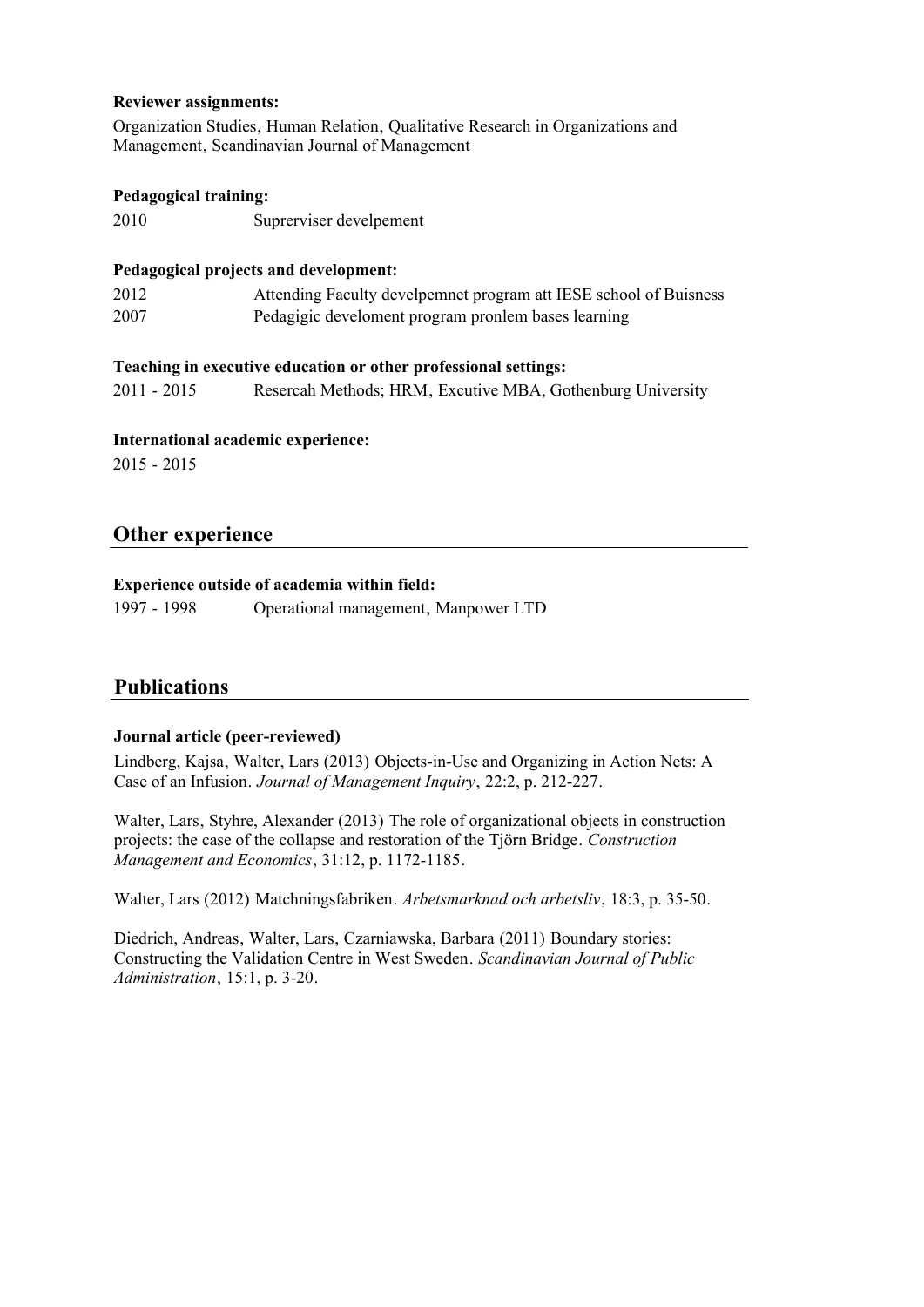#### **Book**

Lindberg, Kajsa, Styhre, Alexander, Walter, Lars (2012) *Assembling Health Care Organizations. Practice, Materiality and Institutions*. Houndmills: Palgrave Macmillan.

Lagerström, Katarina, Lavén, Fredrik, Remneland Wikhamn, Björn, Walter, Lars (2011) *Ringar på Vattnet, en vänbok till Torbjörn Stjernberg*. Göteborg: Bokförlaget BAS.

Bergström, Ola, Håkansson, Kristina, Isidorsson, Tommy, Walter, Lars (2007) *Den nya arbetsmarknaden - Bemanningsbranschens etablering i Sverige*. Lund: Academia Adacta.

Czarniawska, Barbara, Diedrich, Andreas, Engberg, Tobias, Eriksson-Zetterquist, Ulla, Gustavsson, Eva, Lindberg, Kajsa, Norén, Lars, Renemark, David, Walter, Lars, Zackariasson, Peter (2007) *Organisering kring hot och risk*. Lund: Studentlitteratur.

#### **Book chapter**

Diedrich, Andreas, Walter, Lars (2015) Omställningsfonden. In *Lars Walter (red): Mellan jobb. Omställningsavtal och stöd till uppsagda i Sverige*, p. 89-100. Stockholm : SNS Förlag.

Diedrich, Andreas, Walter, Lars (2015) Trygghetsrådet TRS. In *Lars Walter (red.): Mellan jobb. Omställningsavtal och stöd till uppsagda i Sverige*, p. 31-43. Stockholm : SNS Förlag .

Walter, Lars (2015) The dual role of the Public Employment Service: to support and control . In *Makeshift Work in a Changing Labour Market*, p. 41-52. Cheltenham, UK : Edward Elgar Publishing.

Walter, Lars (2014) Domesticating an Industry: The Swedish Case. In *Management and Organization of Temporary Agency Work. Edited by Bas A. S. Koene, Nathalie Galais, Christina Garsten*, p. 161-173. London : Routledge.

Hagberg, Johan, Holmberg, Ulrika, Sundström, Malin, Walter, Lars (2012) Nordic retail research. In *Nordic retail research: Emerging diversity*, p. 19-32. Göteborg : BAS Publishers.

Walter, Lars (2011) Arbetes villkor: En studie av att arbeta som uthyrd sjuksköterska. In *Lagerström Hamberger K , Lavén F, Remneland Wikman B och Walter L (red.) Ringar på Vattnet, en vänbok till Torbjörn Stjernberg*, p. 67-78. Göteborg : Bokförlaget BAS.

Walter, Lars (2011) Arbetsförmedlingens dubbla funktion: att stödja och att kontrollera. In *Garsten C., Lindvert J. & Thedvall (red.) Arbetets marknad. Arbetsmarknadens nya organisering*, p. 49-63. Malmö : Liber.

Walter, Lars (2009) Inhyrd omsorg. In *Mellan offentligt och privat*, p. 75-86. Stockholm : Santreus Academic Press.

Walter, Lars (2009) The Tjörn bridge catastrophe - on building a new bridge out of an old one. In *Czarniawska, Barbara (2009) (ed.) Organizing in the face of risk and threat*, p. 132 -143. Cheltenham, UK : Edward Elgar.

#### **Doctoral thesis**

Walter, Lars (2005) *Som hand i handske - En studie av matchning i ett persnaluthyrningsföretag*. Doct. thesis, Göteborg: Bokförlaget BAS.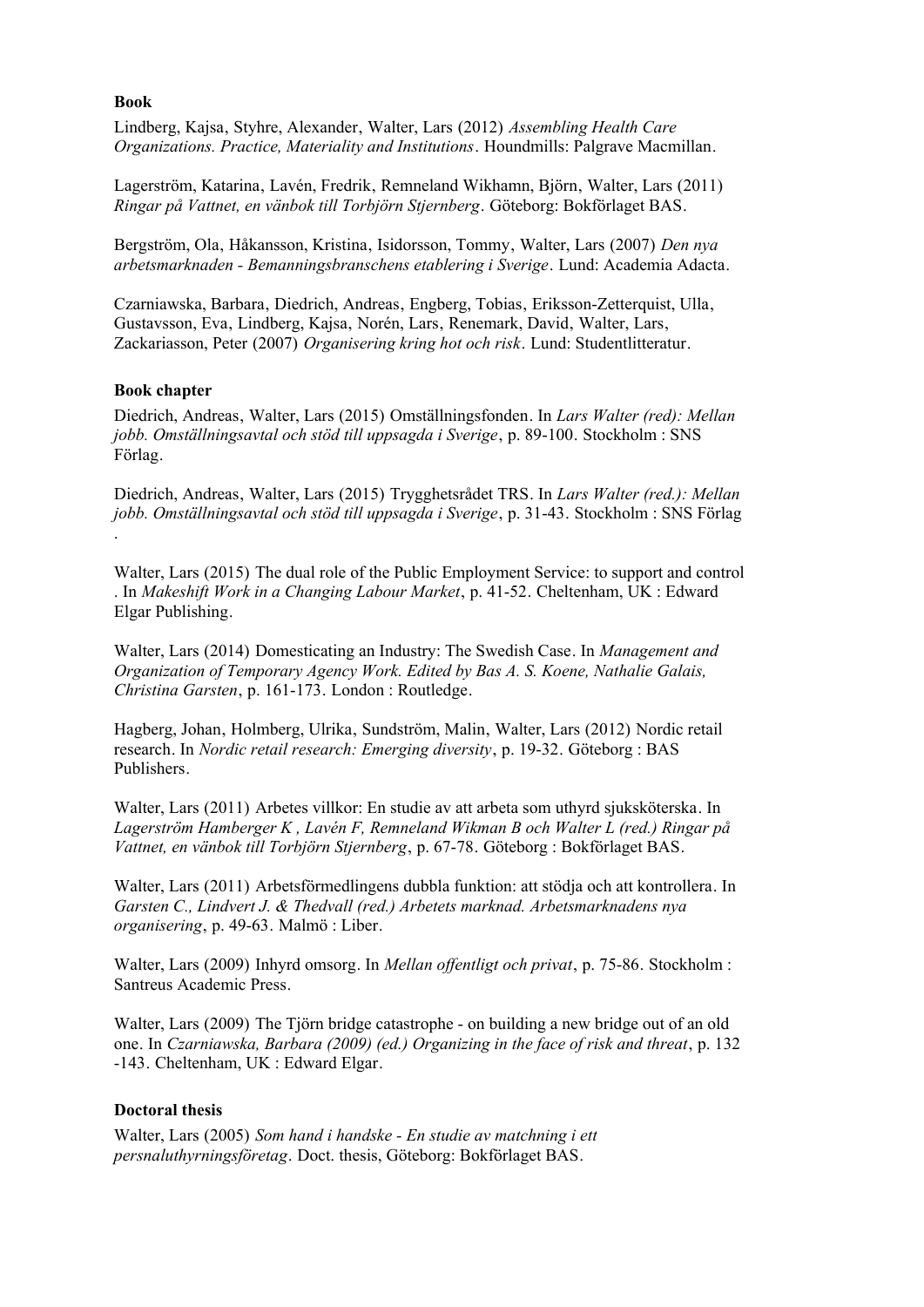#### **Conference paper**

Walter, Lars (2010) Coordinating stories. *26th EGOS Colloquium, Universidade de Lisboa, Lisbon, Portugal*.

Diedrich, Andreas, Walter, Lars (2009) Boundary stories: The establishment of the Validation Centre in West Sweden. *Proceedings - 3rd RNMR Conference, ESADE Business School, Barcelona*.

Walter, Lars, Bergström, Ola, Kone, Bas, Driel, Hugo (2009) Institutional tensions as conditions for institutional experimentation and innovation – comparing the Netherlands and Sweden. *Paper presented on the 25th EGOS Colloquium, Barcelona, Spain*.

Walter, Lars (2009) Recent Trends in Organizations and Labour Markets in Health Care. *Keynote presentaion, konferens on the External and Internal Contexts in Developing Social and Health Services. University of Tamperee, Finland*.

Walter, Lars (2009) The Establishment of a Swedish TWA-industry. *Seminar presenation held at University of Tamperee, Finland*.

Lindberg, Kajsa, Walter, Lars (2008) Constructing boundaries: From local actions to national recommendations. *24th EGOS Colloquium 2008. Sub-theme 08: Bringing Work Back in? Methods and Studies for Understanding the Changing Nature of Work Activity and Organizations. 10-12, July, 2008*.

Walter, Lars (2008) Domesticating an industry. *paper presented at a conference on International developments in management and organization of temporary agency work Issues, questions and debates, Erasmus University, Netherlands, 2008*.

Koene, B, van Driel, H, Bergström, Ola, Walter, Lars (2007) Institutional entrepreneurship: comparing Dutch and Swedish temporary work agencies. *the EHBA conference in Geneva, 13-15 September 2007*.

Diedrich, Andreas, Walter, Lars (2006) Validation Practices: Classification and Categorization in the Knowledge Society. *The 22nd EGOS Colloquium, University of Bergen, Bergen*.

Walter, Lars, Bergström, Ola (2005) Temporary Care. *the 18th Scandinavian Academy of Management Meeting: Aarhus, 18th–20th August*.

Walter, Lars, Bergström, Ola (2003) Temporary Work Agencies as Market Makers. *EGOS colloquium 2003, Copenhagen*.

Walter, Lars, Bergström, Ola, Stjernberg, Torbjörn (2002) Temporary Work Agencies in Sweden – Legitimacy Through Adaptation. *the Academy of Management Meeting in Denver, August 2002*.

Walter, Lars, Tailby, S (2002) Temporary work in European Healthcare. *EGOS colloquium 2002, Barcelona*.

Walter, Lars, Stjernberg, Torbjörn (2001) Advantages of scale and limits of convergence - Why are Temporary Work Agencies big and multinational?. *EGOS, Lyon*.